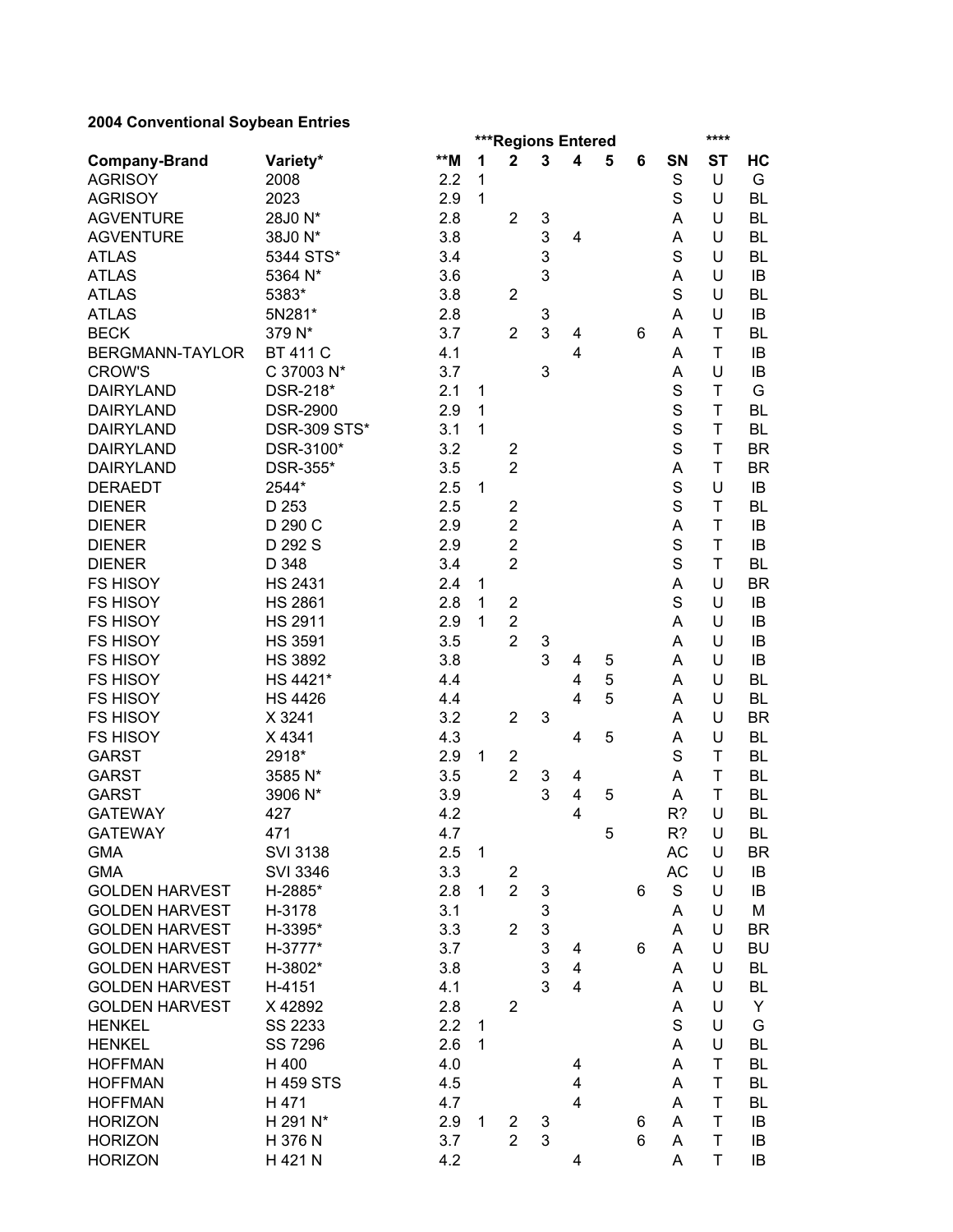## **2004 Conventional Soybean Entries**

|                       |                       |       | ****<br><b>***Regions Entered</b> |                         |              |   |   |       |             |             |           |  |  |
|-----------------------|-----------------------|-------|-----------------------------------|-------------------------|--------------|---|---|-------|-------------|-------------|-----------|--|--|
| <b>Company-Brand</b>  | Variety*              | $**M$ | 1                                 | $\mathbf 2$             | 3            | 4 | 5 | 6     | <b>SN</b>   | <b>ST</b>   | HC        |  |  |
| <b>ILLINOIS PRIDE</b> | INA*                  | 4.5   |                                   |                         |              | 4 | 5 |       | AC          | U           | <b>BU</b> |  |  |
| <b>ILLINOIS PRIDE</b> | LODA*                 | 2.1   | 1                                 | 2                       | 3            |   |   | 6     | A           | U           | G         |  |  |
| <b>ILLINOIS PRIDE</b> | MACON*                | 3.9   | 1                                 | $\overline{2}$          | 3            | 4 | 5 | 6     | S           | U           | <b>BL</b> |  |  |
| <b>ILLINOIS PRIDE</b> | <b>MAVERICK*</b>      | 3.8   | 1                                 | $\overline{2}$          | 3            | 4 | 5 | 6     | Α           | U           | <b>BU</b> |  |  |
| <b>ILLINOIS PRIDE</b> | REND*                 | 4.4   |                                   |                         |              | 4 | 5 |       | Α           | U           | <b>BU</b> |  |  |
| <b>IPAP</b>           | IP 2800               | 2.8   | 1                                 |                         |              |   |   |       | $\mathsf S$ | U           | IB        |  |  |
| <b>IPAP</b>           | IP 2902 N             | 2.9   |                                   | $\overline{\mathbf{c}}$ |              |   |   |       | A           | U           | Y         |  |  |
| <b>IPAP</b>           | IP 2991 N             | 2.9   | 1                                 | $\overline{2}$          |              |   |   |       | A           | U           | <b>BL</b> |  |  |
| <b>IPAP</b>           | IP 31550 X            | 4.0   |                                   |                         |              | 4 |   |       | A           | U           | <b>BL</b> |  |  |
| <b>IPAP</b>           | IP 3400 N             | 3.4   |                                   | $\overline{2}$          |              |   |   |       | A           | U           | <b>BU</b> |  |  |
| <b>IPAP</b>           | IP 4242 N             | 4.2   |                                   |                         |              | 4 |   |       | Α           | U           | <b>BL</b> |  |  |
| <b>IPAP</b>           | IP-EX 32748           | 3.6   |                                   | $\overline{2}$          |              |   |   |       | R?          | Τ           | <b>BR</b> |  |  |
| <b>KITCHEN</b>        | KSC 3352 C*           | 3.5   |                                   |                         | 3            |   |   |       | A           | U           | <b>BL</b> |  |  |
| <b>KITCHEN</b>        | KSC 3372 C*           | 3.7   |                                   |                         | 3            |   |   |       | Α           | U           | IB        |  |  |
| <b>KRUGER</b>         | 1919                  | 1.9   | 1                                 |                         |              |   |   |       | S           | U           | <b>BR</b> |  |  |
| <b>KRUGER</b>         | 2320 SCN              | 2.3   | 1                                 | 2                       | 3            |   |   |       | Α           | U           | IB        |  |  |
| <b>KRUGER</b>         | $2525+$               | 2.5   | 1                                 | $\overline{2}$          |              |   |   |       | S           | U           | <b>BU</b> |  |  |
| <b>KRUGER</b>         | 2918 SCN              | 2.8   | 1                                 | $\overline{2}$          | 3            | 4 |   |       | A           | U           | IB        |  |  |
| <b>KRUGER</b>         | 3777 SCN*             | 3.7   |                                   |                         | 3            | 4 | 5 |       | A           | U           | IB        |  |  |
| <b>LATHAM</b>         | 830                   | 2.7   | 1                                 |                         |              |   |   |       | $\mathbf S$ | U           | <b>BL</b> |  |  |
| <b>LATHAM</b>         | E 2980                | 2.9   | 1                                 |                         |              |   |   |       | A           | U           | IB        |  |  |
| <b>LEWIS</b>          | 372*                  | 3.7   |                                   |                         | 3            | 4 |   |       | A           | T           | <b>BR</b> |  |  |
| <b>LEWIS</b>          | 392                   | 3.9   |                                   |                         |              | 4 |   |       | A           | T           | <b>BL</b> |  |  |
| <b>LEWIS</b>          | 420*                  | 4.2   |                                   |                         |              | 4 |   |       | A           | T           | <b>BL</b> |  |  |
| M & D SEED            | 9430 NONRR*           | 4.3   |                                   |                         |              | 4 | 5 |       | R?          | U           | <b>BL</b> |  |  |
| M & D SEED            | 9490 NONRR*           | 4.9   |                                   |                         |              | 4 | 5 |       | R?          | U           | <b>BL</b> |  |  |
| <b>MAVRICK</b>        | 8270*                 | 2.7   |                                   | 2                       | 3            |   |   |       | $\mathbf S$ | U           | <b>BL</b> |  |  |
| <b>MAVRICK</b>        | 9330*                 | 3.3   |                                   | $\overline{2}$          | 3            |   |   |       | S           | U           | <b>BR</b> |  |  |
| <b>MERSCHMAN</b>      | ATLANTA 543           | 4.3   |                                   |                         |              | 4 |   |       | Α           | U           | <b>BL</b> |  |  |
| <b>MERSCHMAN</b>      | <b>CHEYENNE VII</b>   | 2.4   | 1                                 |                         |              |   |   |       | A           | T           | <b>BR</b> |  |  |
| <b>MERSCHMAN</b>      | <b>GARFIELD III</b>   | 3.5   |                                   | $\overline{c}$          | 3            |   |   |       | S           | T           | <b>BL</b> |  |  |
| <b>MERSCHMAN</b>      | MOHAVE V*             | 2.9   | 1                                 | $\overline{2}$          |              |   |   |       | S           | Τ           | <b>BR</b> |  |  |
| <b>MIDLAND</b>        | 9B435 X               | 4.3   |                                   |                         |              | 4 | 5 |       | D           | T           | <b>BR</b> |  |  |
| <b>MIDLAND</b>        | 9B442 X*              | 4.3   |                                   |                         |              | 4 | 5 |       | X           | T           | <b>BR</b> |  |  |
| <b>MIDLAND</b>        | 9E394 N*              | 3.9   |                                   |                         |              | 4 | 5 |       | A           | Τ           | BL        |  |  |
| <b>MIDLAND</b>        | 9E482 X*              | 4.8   |                                   |                         |              | 4 | 5 |       | X           | $\mathsf T$ | IB        |  |  |
| <b>MIDLAND</b>        | 9G485 X               | 4.8   |                                   |                         |              | 4 | 5 |       | D           | T.          | BL        |  |  |
| <b>MILES</b>          | <b>SC AARON NSTS*</b> | 4.5   |                                   |                         |              | 4 | 5 |       | A           | U           | <b>BL</b> |  |  |
| <b>MILES</b>          | <b>SC HOSHEAN</b>     | 3.7   |                                   |                         |              | 4 | 5 |       | A           | U           | IB        |  |  |
| <b>MILES</b>          | <b>SC JOSHUA</b>      | 4.8   |                                   |                         |              | 4 | 5 |       | S           | U           | <b>BL</b> |  |  |
| MOWEAQUA SEED         | MSC-9355              | 3.5   |                                   |                         | 3            |   |   |       | S           | T           | <b>BL</b> |  |  |
| MOWEAQUA SEED         | <b>MSC-9B370</b>      | 3.7   |                                   |                         | 3            |   |   |       | A           | T           | IB        |  |  |
| <b>MUNSON</b>         | 8299*                 | 2.9   | 1                                 | $\overline{\mathbf{c}}$ | 3            |   |   | 6     | A           | Τ           | IB        |  |  |
| <b>NK BRAND</b>       | S 32-Z3*              | 3.2   | $\mathbf{1}$                      | $\overline{2}$          | 3            |   |   |       | S           | U           | BL        |  |  |
| <b>NK BRAND</b>       | S 38-T8*              | 3.8   |                                   |                         | 3            | 4 |   |       | AB          | U           | <b>BL</b> |  |  |
| <b>NU-AG</b>          | 363 N*                | 3.6   |                                   | $\overline{2}$          | 3            |   |   |       | A           | U           | <b>BU</b> |  |  |
| <b>PIONEER</b>        | 92M72                 | 2.7   | 1                                 |                         |              |   |   |       | S           | T           | <b>BL</b> |  |  |
| <b>PIONEER</b>        | 93B15*                | 3.1   | 1                                 | $\overline{c}$          | 3            |   |   |       | AB          | Τ           | <b>BR</b> |  |  |
| <b>PIONEER</b>        | 93B82*                | 3.8   |                                   | $\overline{2}$          | $\mathbf{3}$ |   |   |       | S           | $\mathsf T$ | BL        |  |  |
| <b>PIONEER</b>        | 93B86                 | 3.8   |                                   | $\overline{2}$          | 3            |   |   |       | AB          | T           | BL        |  |  |
| <b>PUBLIC</b>         | DWIGHT*               | 2.9   | 1                                 | $\overline{2}$          | 3            |   |   | 6     | A           | U           | BL        |  |  |
| <b>PUBLIC</b>         | IA 3005*              | 3.5   | 1                                 | $\overline{2}$          | 3            | 4 | 5 | $\,6$ | A           | U           | BL        |  |  |